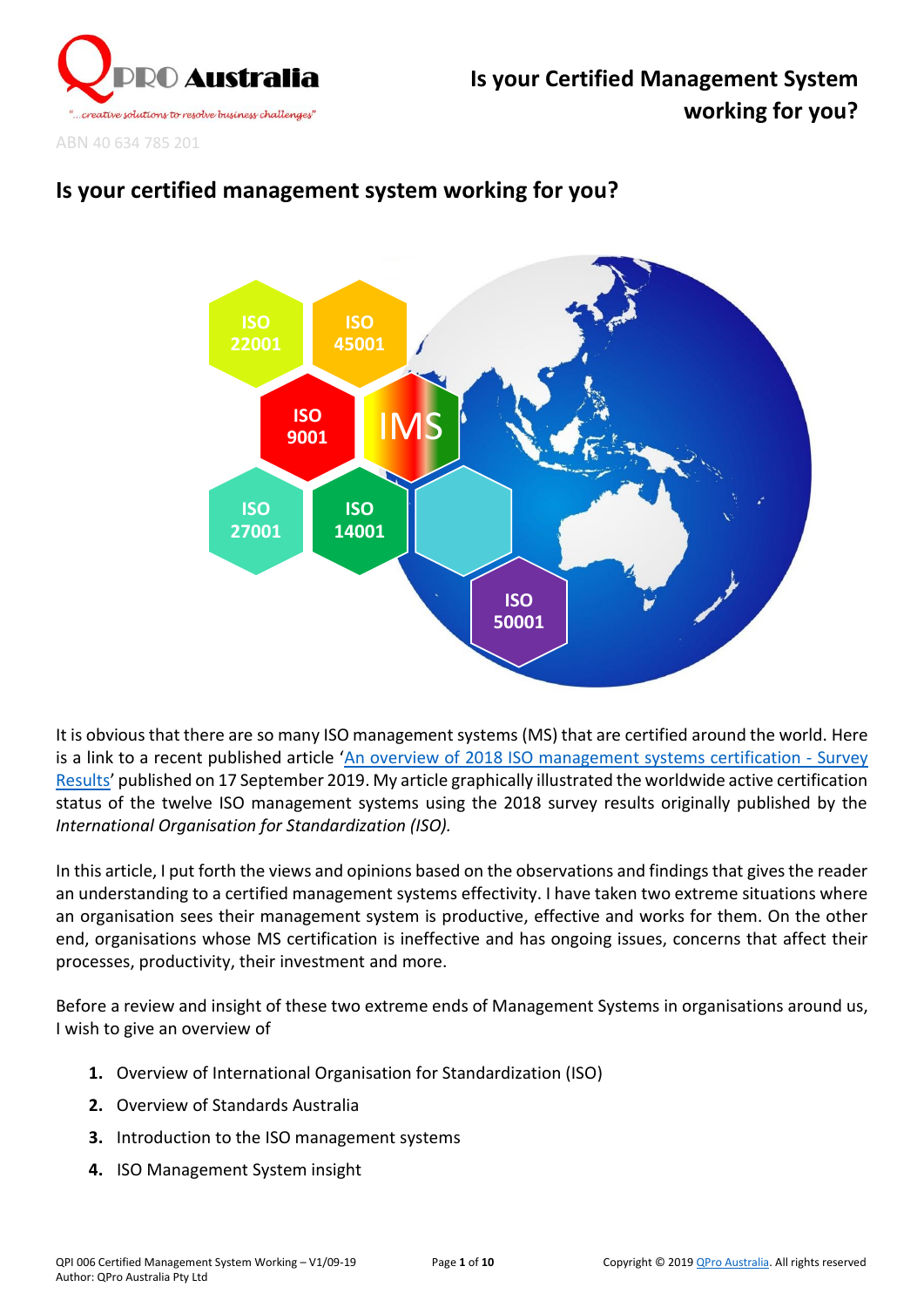#### **1. Brief overview and introduction of ISO**



[International Organisation for Standardization \(ISO\)](https://www.iso.org/) is an international body who publish various standards with HQ in Geneva, Switzerland. ISO is an independent and a non-governmental organisation who have published **22792** International Standards covering almost all aspects of technology and manufacturing. ISO have members representing from 164 countries and 780 technical committees and subcommittees to take care of standards development. ISO does not perform certification nor issue any certificates.

*Source reference: International Organisation for Standardization (September 2019)*.

## **2. Brief overview and introduction of Standards Australia**



[Standards Australia](https://www.standards.org.au/) is the representative member of the ISO. Standards Australia is the country's leading independent, non-governmental, not-for-profit standards organisation and International Electrotechnical Commission (IEC). Standards Australia roles are

- Standards development
- $\bullet$  International participation
- Accreditation of standards development organisations

*Source reference: Standards Australia (September 2019)*.

### **3. Introduction to the ISO Management Systems**

There are various management systems standards that are published by ISO and the mother of all management systems standard is the ISO 9001. This quality management system standard (ISO 9001:2015) is the platform to all other management systems. ISO 9001 is suitable for organisations of all types, sizes and sectors.

The current and recently published management systems standard has the same overall structure as ISO9001 management system standards [\(High-Level Structure\)](https://www.iso.org/sites/directives/current/consolidated/index.xhtml#_idTextAnchor294), making it easier for anyone using multiple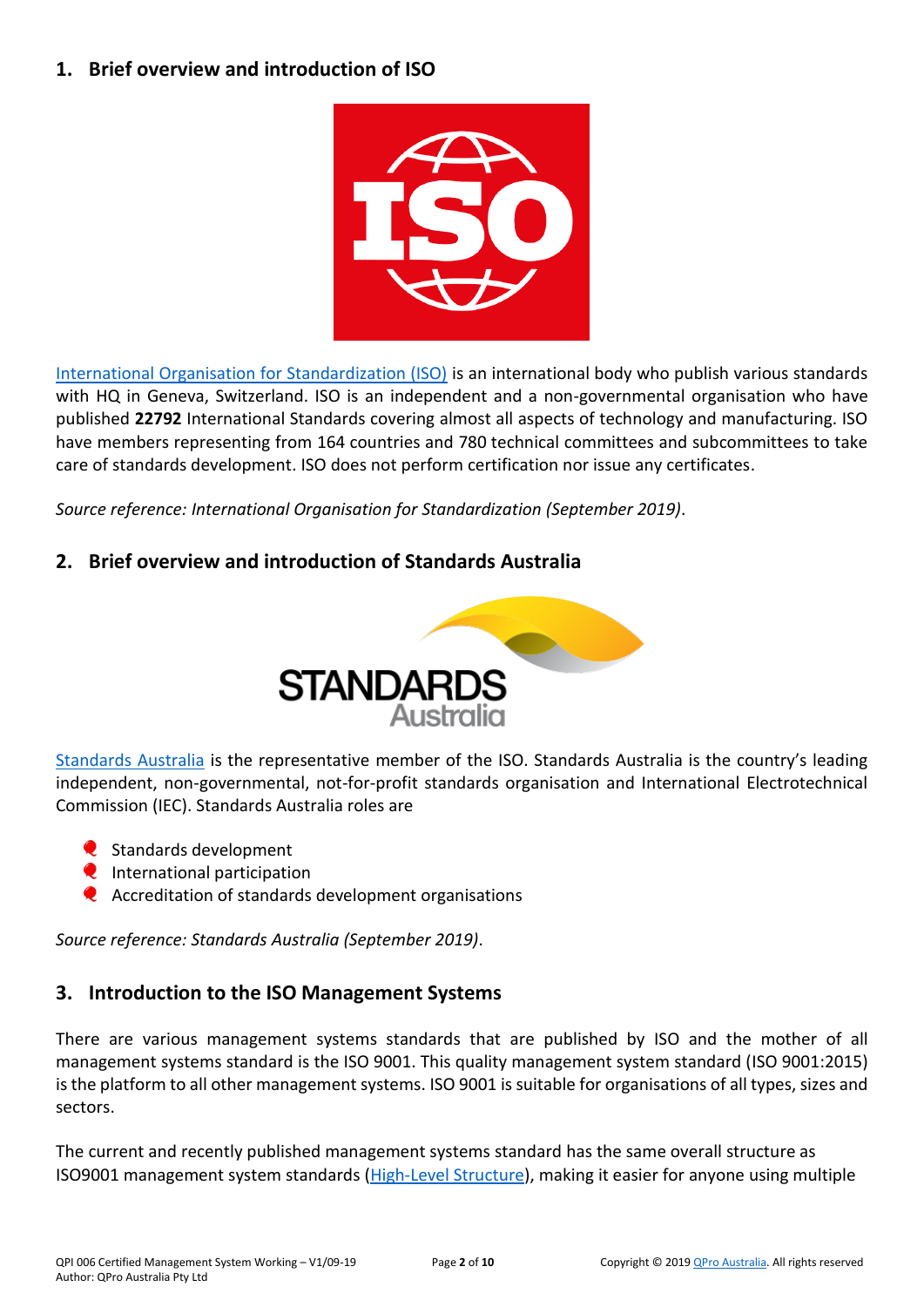management systems. The Annex SL of ISO/IEC Directives Part 1 (the rules for developing ISO standards) is used as the basis for the high-level structure for any MS standards.

The most popular [management systems standards](https://www.iso.org/popular-standards.html) are available through ISO and/or [Standards Australia.](https://www.techstreet.com/products?vendor_id=288774&sort_direction=desc+NULLS+LAST&sort_order=edition_date)

These standards are fundamentally designed to give organisation the basis to develop a framework and achieve certification that is internationally recognised, systemise the processes, bring in transparency, discipline and more importantly creates efficiencies to improve customer satisfaction. There are other several benefits that helps organisation including marketing their products and services. It is an excellent way to demonstrate capabilities and commitment to your clients, society, environment, security and beyond.



#### **4. ISO Management System insight**

This article gives an insight to the quality management system (ISO9001) being the most popular among the other MS. The ISO Management Systems has evolved over the years. For those organisation that worked with the 1987 versions of ISO 9001, ISO 9002, ISO 9003 would realise how far we have come. The 1987 standards were so rigid, dictating, no flexibility, didn't suit all industries, yet organisation had no options but just conform to maintain their certification. Thanks to ISO, their members and the technical committee and all global contributors who have come up with the best and effective ISO 9001:2015 management systems that suits all forms, types and sizes of industries around.

The ISO 9001:2015 management system gives the organisation the flexibility to develop their own business model/framework to suit their business processes. This requirements in the standard along with legal and regulatory and organisation determined requirements enables to create the framework that delivers quality products and services. Certainly, it makes good business sense to have organisation certified to the ISO 9001:2015 and enjoy the benefits of this MS standard. Isn't that a great news?

I have evaluated the effectivity of the organisations' certified management systems. The observations, findings are reviewed to give the reader an understanding of the certified management systems. Also, a status of an organisation if it has gained benefits from certification including productivity, effectivity and if it's really working for them or not.

The article lists the potential reasonings of an effective and ineffective certified management system. If your organisation needs improvements, you may review the applicable findings and observations and review with a workable solutions to rise back from your potential pitfalls, issues, concerns or problems.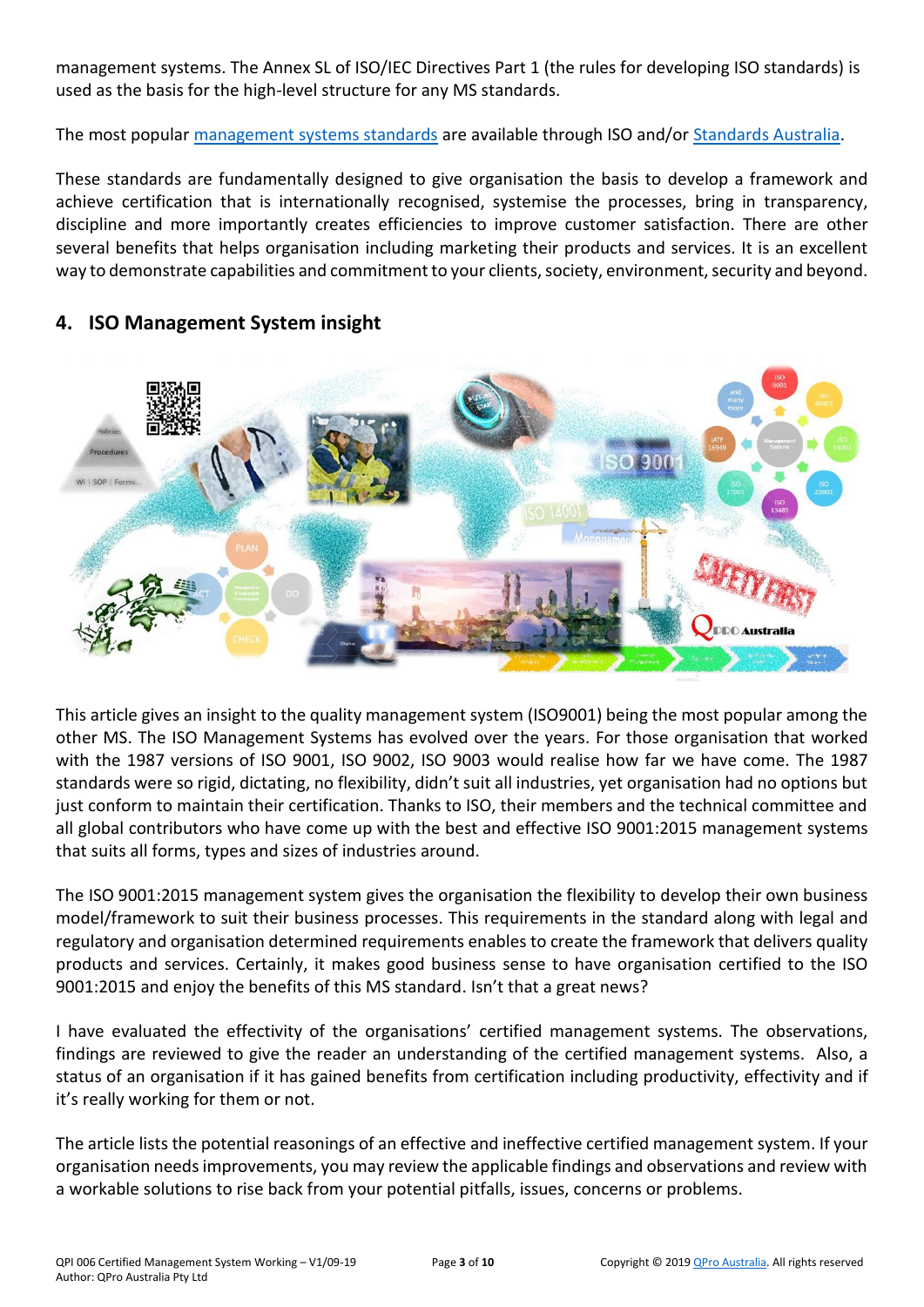### **4.1. General observation in an effective organisation**

In general, most businesses and organisation these days have a clear vision and missions to achieve their set objectives. Success follows provided these organisations are effectively supported by their leaders and employees. It is challenging, and it does matter on several factors including the size, type, location, competitors, technology, systems and processes but more importantly, inspirational leaders and active team at all levels. Having effective leadership team in an organisation can execute their plans and strategies to engage their employees to achieve the desired outcomes with increased and sustainable results.

Many organisation these day have eliminated the word '**Quality**' in their management system (QMS) and replaced with '**Business'** Management System (BMS). It really makes sense. A big kudos to the management and their leadership team. Why? Because, these leaders have realised, developed, implemented and certified their BMS framework using the appropriate MS standard to suit their business model, protocols and their objectives.

They also realised that the implemented ISO management systems and processes is everyone's business. Every function and process leaders have taken the ownership of their processes and fine-tuned their systems and processes to meet ISO-MS standards requirements. Simple as that. This is one of the hidden formula for the sustenance of their ISO programs.

With this model/framework and the top management commitment along with their leadership team have made a big difference in their business processes and to achieve the desired outcomes. It isn't an easy task, but organisation have managed to lead and grow with it.

Every organisation has tough business challenges but to keep their business work effectively, organisation need to maintain processes and systems. Some of the challenges may include e.g. business uncertainties, process/safety/system/product and service risks, stakeholders and clients demand, ensure IP protection, maintain safety and security, safety of employees, equipment/products and the environment including social and political challenges. These challenges/topics require organisation to identify and implement appropriate solutions using the requirements of the applicable MS standard.

These are the most common business issues and concerns in every businesses, and it is up to the organisation to develop and strategically run their businesses. The Management System standard requires organisation to use Risk Management to evaluate and implement solutions to maintain their systems, processes, products and services. If done rightly, organisation maintain a sustained and certified management systems. This is possible when organisations are committed, supported and continually improved their MS systems.

Some of the key reasons of an effective management systems are

- **Q** Top management commitment and support
- $\bullet$  Leadership (individuals and team)
- **Q** Learning organisation (at all levels)
- $\bullet$  Listen to people, take advices and recommendations
- $\bullet$  Encourage and support continuous improvements
- $\bullet$  Perform ongoing reviews and improvements
- **Evaluate and improve performance and pitfalls**
- $\bullet$  Risk management implemented
- $\bullet$  Share knowledge, develop and empower individuals; and more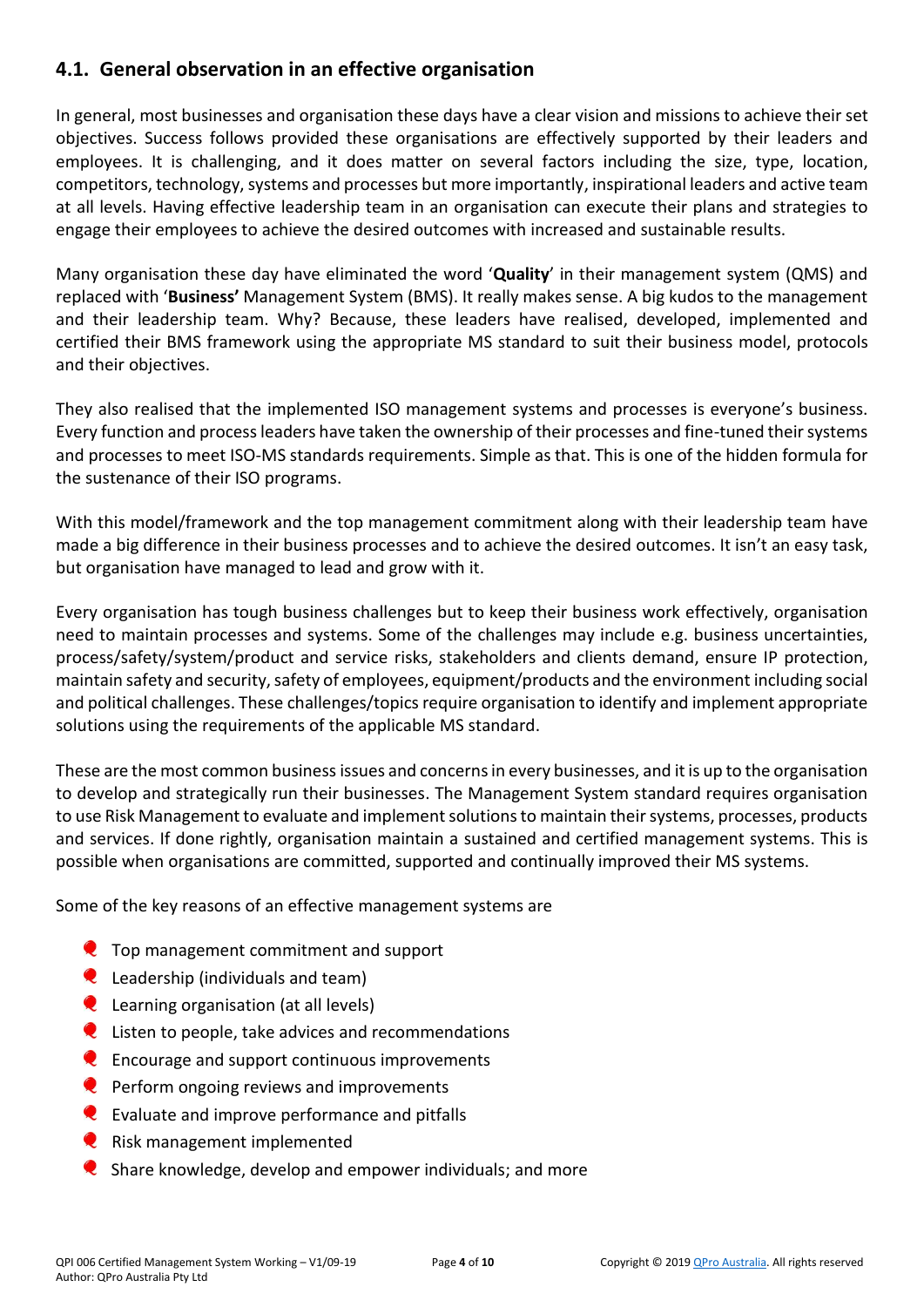### **4.2. What are the realities of organisation who struggle?**

The reality is, not all businesses outshine to that level of excellence overnight. Apart from all the good intentions, organisation do struggle with issues, concerns and problems. So, organisation management need to identify, focus, improve, support and invest in aspects like (in no specific order and are generic)

- **Q** Management commitment and continued support
- **Q** Lead by example
- **Q** Inspiring and dedicated leaders
- **Q** Allocate process ownership
- **Q** Encourage proactiveness culture
- Support, allocate and maintain required resources
- **Q** Listen to the experts and specialists
- Create a culture to improve by having criticism from experts and advisers (good and positive things are vital too)
- Recognise individual's contribution (doesn't matter big or small)
- **Q** Build relationship of trust and support
- **P** Provide tools and resources to investigate issues and concerns
- **W** Motivate personnel at all levels
- **Q** Communicate change management
- Invest and provide training to all employees e.g. skills development, resource materials etc.
- $\bullet$  Improve process and business transparency
- **And much more**

Having systemic issues, deficiencies to support and allocate the basic needs identified above could affect organisation growth, profitability, create low morale, develop toxic environment, hinder product and service quality, process inconsistencies, low market profile and more. The ongoing and current issues and concerns or problems could be avoided by *having managers developed as leaders.* The management and the leadership team could be the reason for the downfall of a certified management system.

Organisation needs effective leaders. These leaders need to work effectively with their stakeholders to motivate and contribute. Their simple leadership change can make a significant difference in the systems and processes of their organisation BMS.

How? These leaders must develop cohesive team who could identify the gaps and the potential causes of their BMS system and process failures and/or pitfalls. Through their inspiration and management commitment, it is possible to transform and maintain an effective certified management system.

### **4.3. Why isn't your management system working?**

If a management system is rightly developed with proper assessments with consideration of identifying gaps, understanding organisation needs, size, geographical locations (applies to multiple locations), business plans, products and services, new developments, business structures etc., organisation are very likely to have a simple, transparent and a robust management system that works effectively.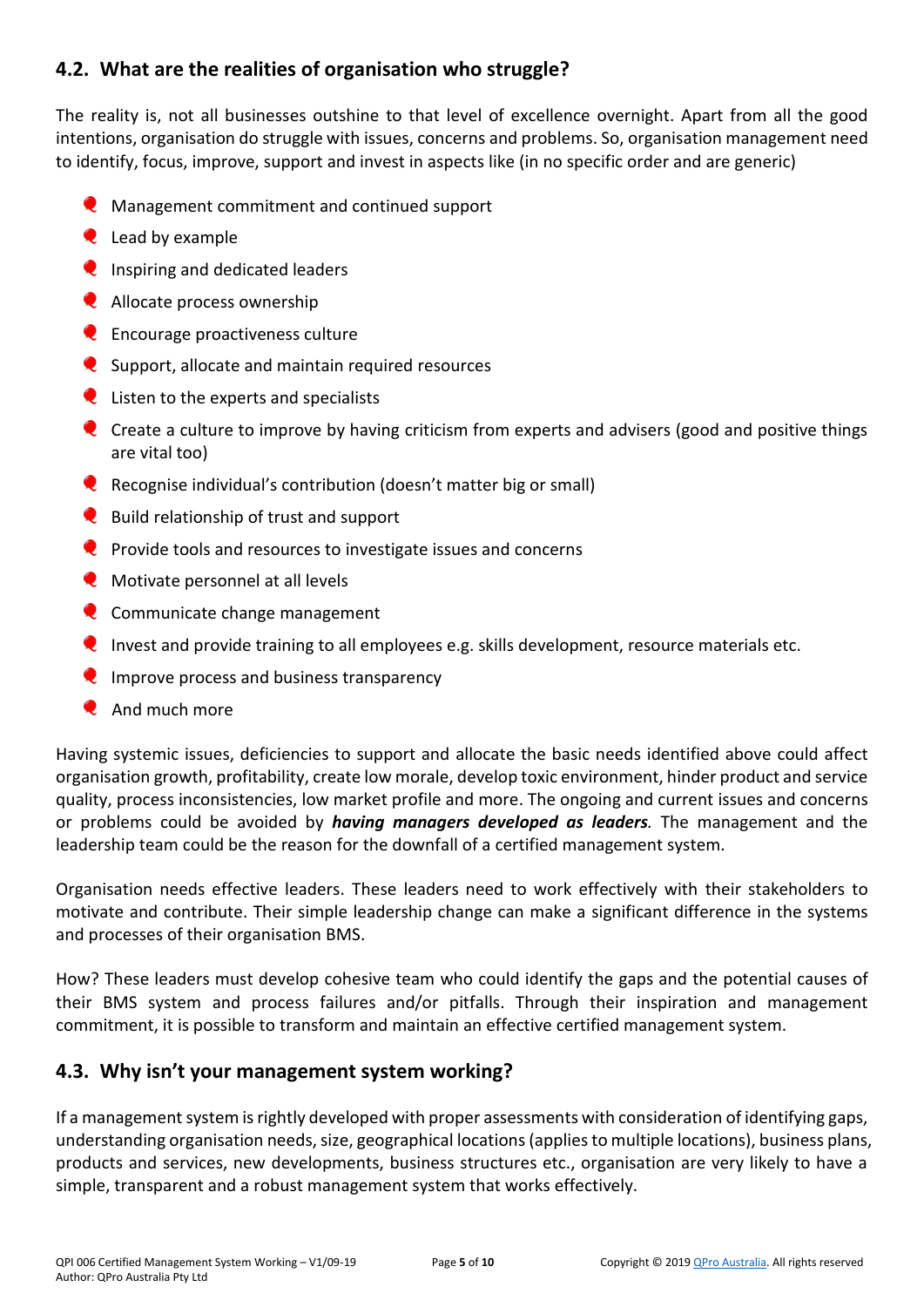However, organisation whose management system isn't working, it is very likely that they have one or more of these following issues, concerns, pitfalls, risks as listed below i.e. (in no specific order)

- 1. Management system was not fully understood by the top management and the leadership team
- 2. Top management team were not briefed or introduced to the management system (half knowledge)
- 3. Systems and processes were developed in a rush to seek certification urgently
- 4. Organisation have had no clue of the certification and management process. Their primary objective was to achieve certification quickly for commercial gain only
- 5. Organisation lacked support to maintain systems and processes (no firm commitment)
- 6. Certification intent wasn't clear. Initial support and high priority to achieve MS certification but later priorities, support and commitment diluted (low focus and priority)
- 7. Management thinks/assumes the entire certification and maintenance is Quality Manager's job
- 8. Operation leaders do not support the implementation (lack support)
- 9. Reactive approach across organisation. No proactiveness
- 10. Assumes that a MS is a paperwork system (incorrect)
- 11. Management system is not implemented to suit business model
- 12. Internal issues e.g. Lack support and commitment, unclear roles, internal politics etc.
- 13. Implemented system is complex and paper driven system (not regarded as a process oriented)
- 14. Systems and processes not followed/observed (bypass requirements, taking short-cuts etc.)
- 15. Processes are not effectively reviewed nor improved
- 16. Duplication of documentation
- 17. Lacks transparency and process ownership
- 18. Professional and experts' recommendations are neglected/ignored (why waste hiring them?)
- 19. Fabricated contents and materials to suit circumstances (would create more problems)
- 20. Ineffective risk management of system, process, products, services, facility, safety, security…
- 21. Root causes are not identified but solutions implemented based on assumptions
- 22. Priority changes and consequently the MS topics and issues are forgotten
- 23. Processes may mature but supporting documentation falls behind
- 24. Change management is ineffective
- 25. Supplier processes is ineffective
- 26. Management and staff may have no formalised job/position description (JD/PD)
- 27. Personnel overloaded with tasks (missing JD/PD)
- 28. Employees are scared, have a low morale, lack motivation, no recognition…
- 29. Reactive approach to safety and security topics
- 30. Process owners fix issues just before audits/assessments
- 31. Informal process reviews
- 32. Employee training and development is ineffective
- 33. Lack of product and services knowledge, information and understanding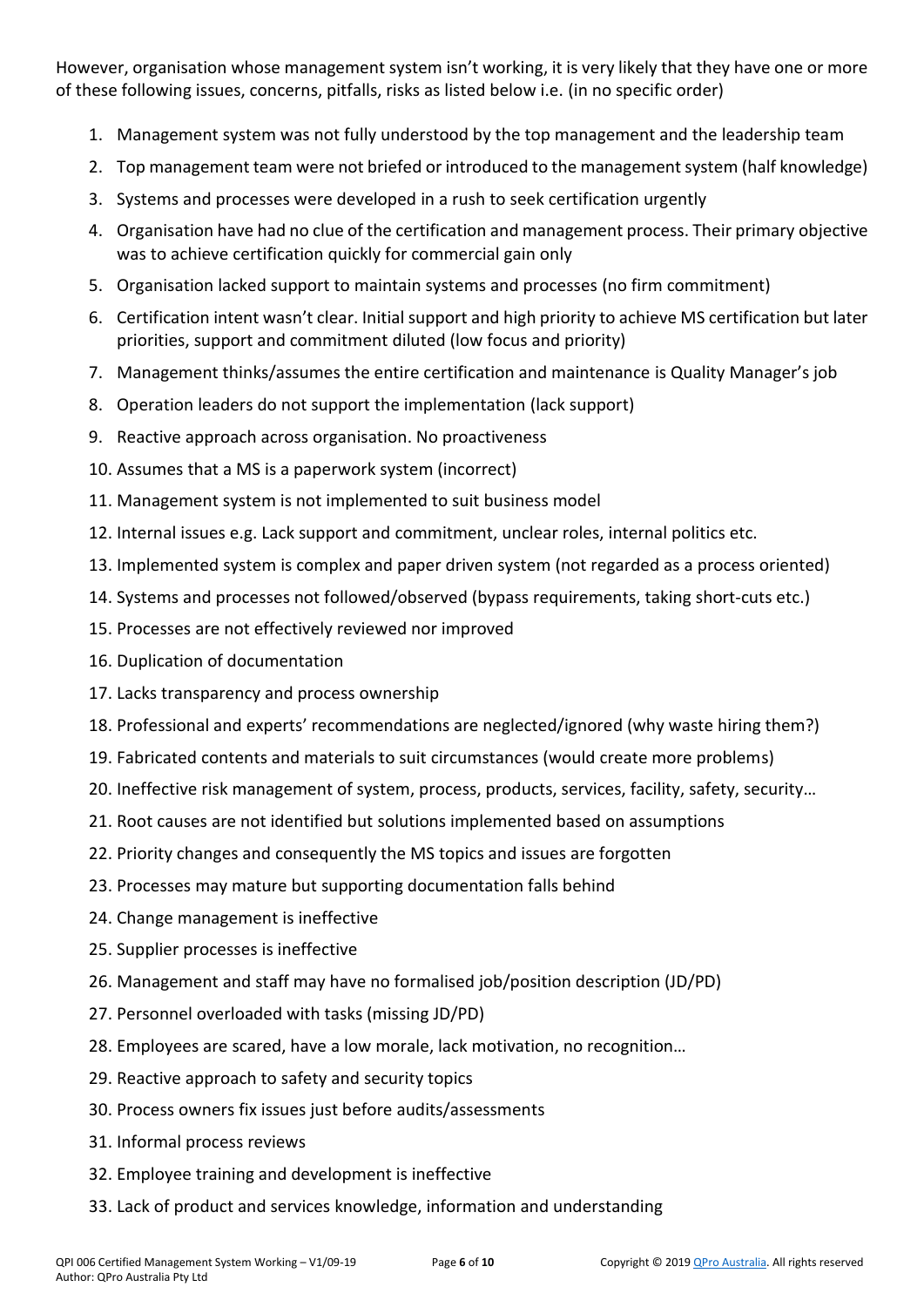- 34. Legal and regulatory requirements are limited or unknown
- 35. Customer specific requirements, technical details, project/product/service requirements aren't clear or unknown
- 36. Ongoing product and process changes are informal and/or unknown
- 37. Minimum and/or no system back-ups
- 38. Contingency plan isn't evident for processes, equipment, management and staff, supplier chain, contractors, management systems…
- 39. Records are not maintained and/or inconsistent and/or informal
- 40. No consultation in decision making (management, leaders, managers…)
- 41. Business and process leaders have no authority but are accountable
- 42. Conflict of interest
- 43. Quality leader and team reports to operation leader (independent evaluation fails) Org. structure
- 44. Position description covers only job specific requirements
- 45. Clash between leaders and managers affect performance
- 46. Managers are bonus and incentive focussed
- 47. Ineffective solutions implemented for system and process deviation, nonconformity/noncompliance
- 48. Problem-solving process is ineffective (root causes are not identified using proper problem-solving tools, methods and techniques)
- 49. Personnel are not trained in management systems, tools and methods, techniques…
- 50. Corporate and divisional bureaucracy. Rigid requirements that adds no value at local levels
- 51. Employee retention is ineffective (no back-ups)
- 52. Customer complaints are informal and ineffective
- 53. Informal change management. Personnel responsible for their processes are unaware of changes e.g. Related to systems and processes, product and services, equipment, modification, documentation, safety information, legal and regulatory, customer requirements…
- 54. Little and/or no effective communication at all levels (system, process, project, product, service, general topics)
- 55. Safety and security issues are informal and attended at ad hoc
- 56. We passed external assessment. So, don't worry about internal checks, audits, reviews etc. (Remember that external assessments are sampled. No escape at all surveillance audits. Don't hold Quality Manager responsible for organisation negligence. It would be too late when a major nonconformity and/or noncompliance is identified internally and/or product recall happens that affect organisation reputation and/or when severe noncompliance due to safety/environmental impacts are identified)
- 57. Some managers take credit for other peoples' achievement (they are not leaders). Blame on others when there are failures

58. …

The above items are the weaknesses, observations, findings and the realities of an ineffective organisation, who struggle with their certified management system.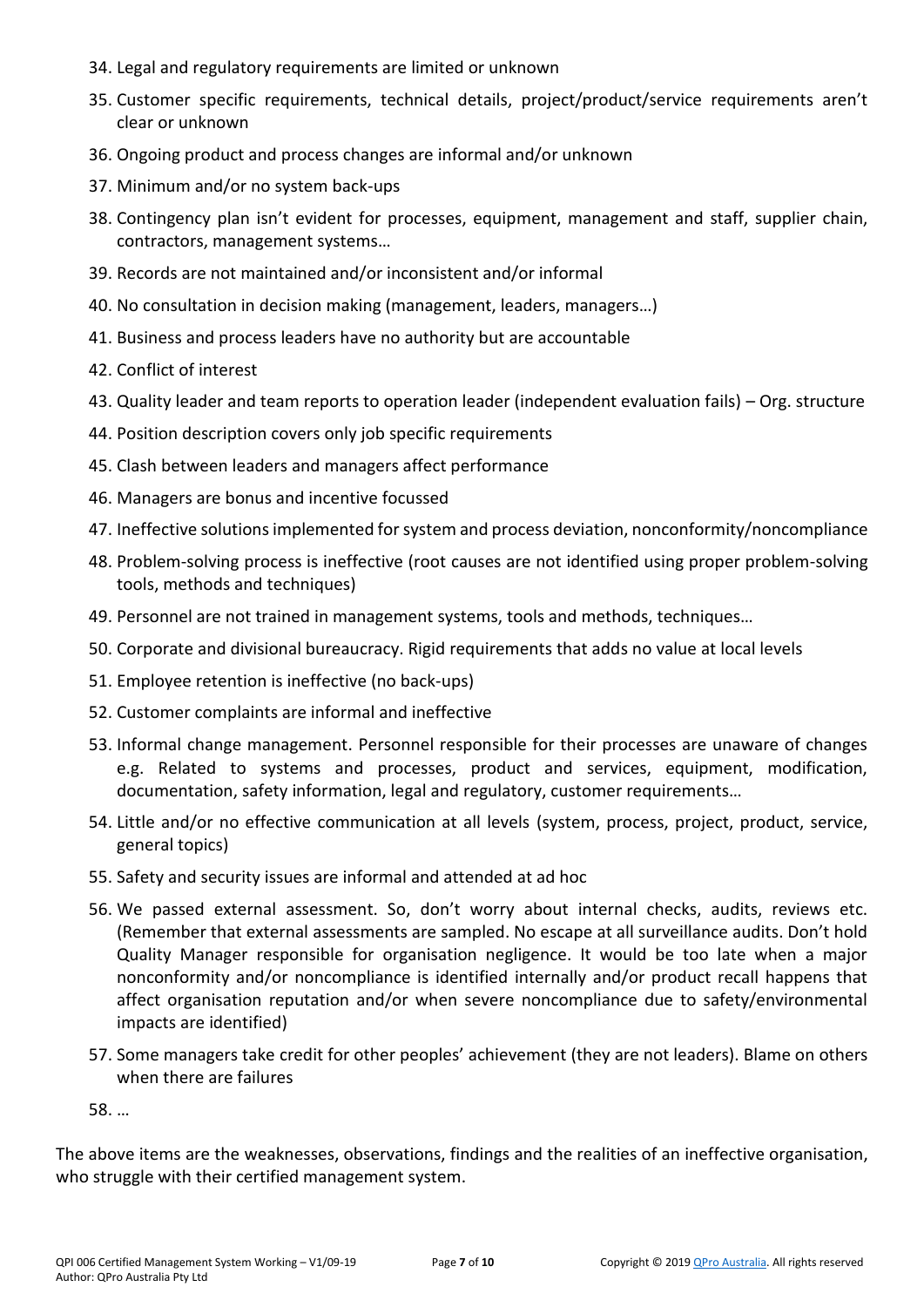### **4.4. What should be the initial change to make your Management Systems work for you?**

Firstly, the management needs to take accountability and responsibilities of commitment. Assure to have future leaders developed or hired. Ensure their leadership team have positive attitude, take process ownership, contribute to the success of the organisation goals and objectives, be an effective leader to lead a team and work on attributes that would take the organisation to the next level. This must be the prime objective as a team. Management and leadership team to set clear and transparent plans that works. Be realistic on organisations' wants and needs. Prioritise action plan that would work through organisations' ongoing and new issues.

Listed below are some of the tips that generally fits most organisation and they are not in any particular order

- **Q** Top management and the leaders MUST utilise and support their experts and professionals
- $\bullet$  Stop bureaucracy and internal politics
- Work as a team, seek and share ideas, encourage openness...
- Listen to your people and welcome their expert advice/recommendation (believe in your people)
- Be a learning organisation (lessons learnt from projects, process, stakeholders, business pitfalls, mistakes etc.)
- **Q** Do not underestimate the strengths and hidden talents of your staff
- Respect and acknowledge even the worst suggestions (you need to encourage, empower and recognise contributions)
- Give feedbacks to employees and stakeholders (positive and areas that needs improvement)
- Develop, implement, train/coach teams and individuals in business systems and processes
- $\bullet$  Support innovation and creativity
- **Q** Have regular reviews, checks and tests of the business processes
- $\bullet$  Communicate regularly at all levels
- Support and allocate resources including moral support
- $\bullet$  Encourage and create an environment of continuous improvements
- Work by facts and figures not assumptions (where possible)
- Give opportunity to grow and develop

Secondly, the management **must** realise that implementing and certifying to a specific ISO scheme is **not a one-off project**. It needs to be done right first time, maintained and continually improved. Organisation who are still struggling through their management systems need to contact their external independent experts locally. *If you want assistance from [QPro Australia,](http://www.qproaustralia.com.au/) we would be more than happy to be your partner and help to resolve your issues and/or attend your needs. Our services are only going to better your existing circumstance and improve for the best*.

#### **4.5. How could your organisation overcome these issues and make them work for you?**

The possible options vary depending on the size of the organisation, history of the concerns, any applicable points listed at section 4.3. There could also be new problems and/or an organisation may require a fresh start to improve and build the statuses. Whatever may be the decision, it is the organisation who must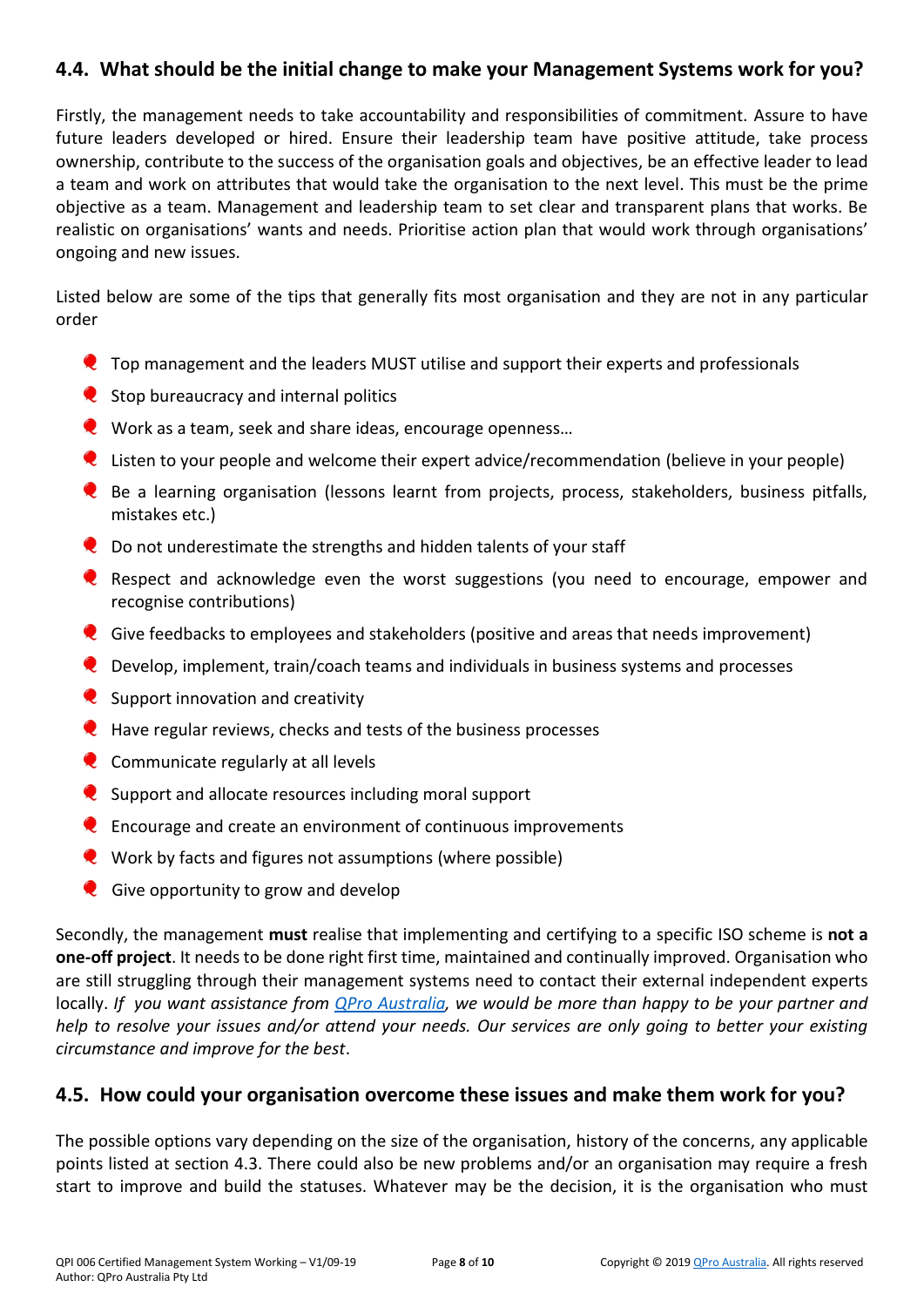determine what suits the best and to regain assurance of confidence in the management system that would support and add value to their business processes, growth, competency, productivity, profitability and more.

Below are the recommended options to consider and take it as a first step towards business improvements.

#### **a. Options:**

- O1. Your external third-party could be employed and exercised to perform the same tasks of assessment at a prime cost but they cannot help you to resolve issues, problems and findings with a process to identify the potential root causes nor can they recommend any solutions.
- O2. Seek your internal management systems leader e.g. Quality Manager to perform a study in partnership with an external consultant (reliable). An external consultant and expert can put forth an independent report and let the organisation Quality Manager exercise and determine the root causes and solutions. This may workout cheaper, but verification and independency should be warranted.
- O3. Get an expert or professional to revisit your situation. Depending on the size of your organisation, number of locations, underlying issues and problems, the expert can perform a thorough study with facts and figures, identify the potential root causes and recommend solutions that would require the management and leadership team to review and consider prior to implementing the changes.

*You may employ any reliable professionals you wish too. [QPro Australia](http://www.qproaustralia.com.au/) can also assist and perform an independent assessment of your organisation activities, issues, concerns and develop an action plan to get all the identified issues closed and help to resurrect your organisation to be the leaders in your profession*.

O4. It is hard to contemplate and generalise one box solutions to the weaknesses, findings, issues, concerns, pitfalls, risks as listed at section 4.3.

**In summary, the effectivity, success and the reputation of an organisation can be improved, if the organisation is willing to change their mindset, build leaders, be proactive, reassure commitment, support transformation and continual improvements. Organisation who learn from their failures and mistakes are generally committed to improve their statuses. So, nothing to lose. In fact, they know the best ways to lead and set an industry norm in a competitive environment of today's business world.**

Applying these simple changes and practices in an organisation can result in a profitable business that not only support continued growth, improve processes, increase productivity, eliminate wastes, sustain quality, develops a culture of improvements, keep customers happy and would certainly establish confidence to assure that products and services are delivered to the requirements. These small and simple changes would transform worst to good; and good to best practices, which is the most effective way to grow and remain competitive in the market.

Thanks to our reader for allowing me to share the journey of organisations, whose certified management systems have effectively worked and to others, I hope that the tips, recommendations and advices may assist to improve and rebuilt their image and brand.